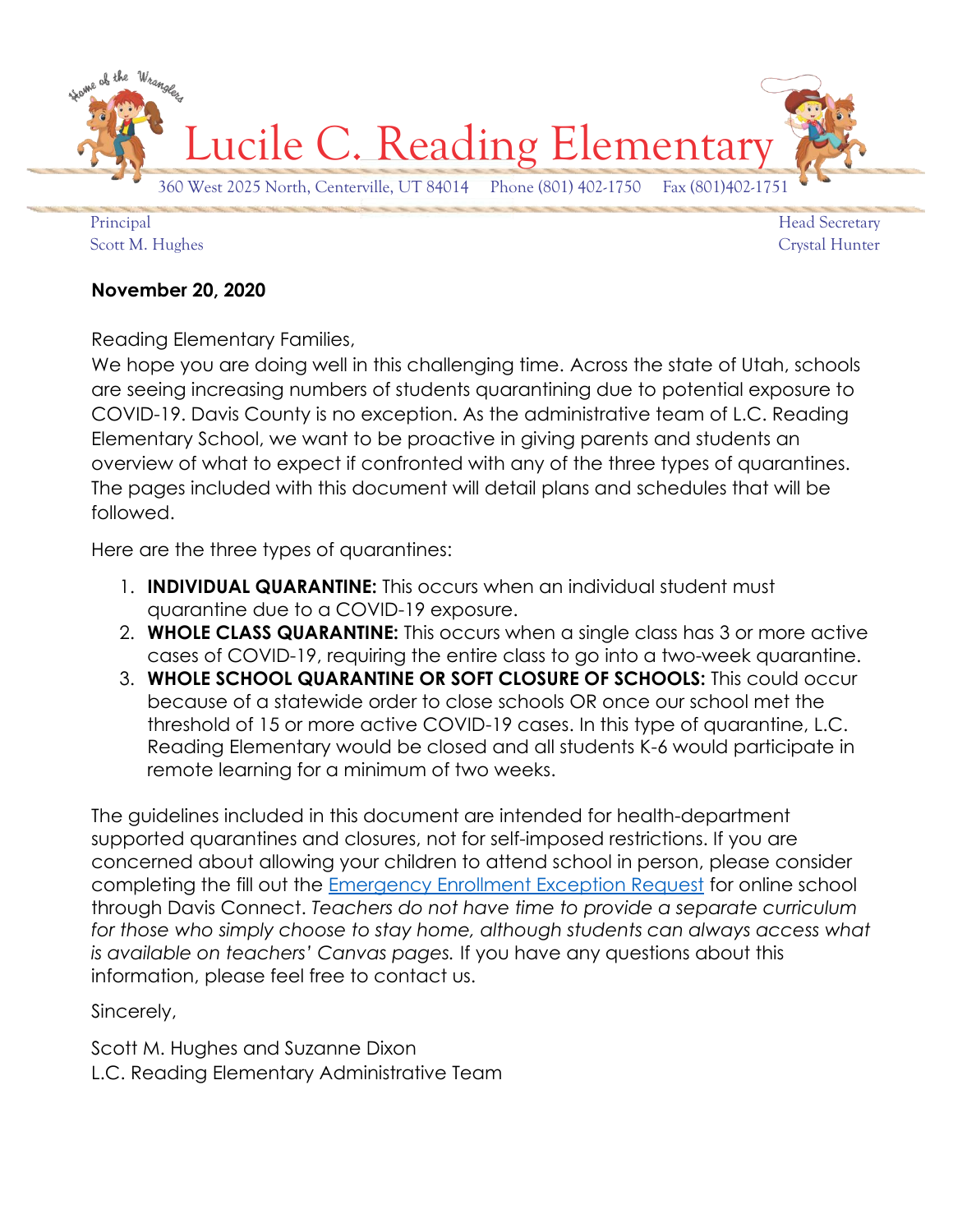## **Individual Quarantine**

*Because teachers are expected to instruct students attending in-person each day Monday-Thursday, they will not be expected to provide daily separate lessons and curriculum delivery for students on individual quarantine.*

A student on individual quarantine may be able to join the class for some direct instruction via Zoom or Teams. Students may also participate in school through teachers' individual Canvas pages. This may include individualized online learning programs, links to recorded sessions, and/or whole class discussions. Teachers will communicate to parents the specific times students may join classroom instruction via technology. This communication will include the Zoom Meeting ID or Teams link.

If there are learning requirements that involve classroom materials pickup, please make arrangements to visit the school office. Not all assignments are compatible for distance learning.

Fridays will continue to be independent learning days on Canvas.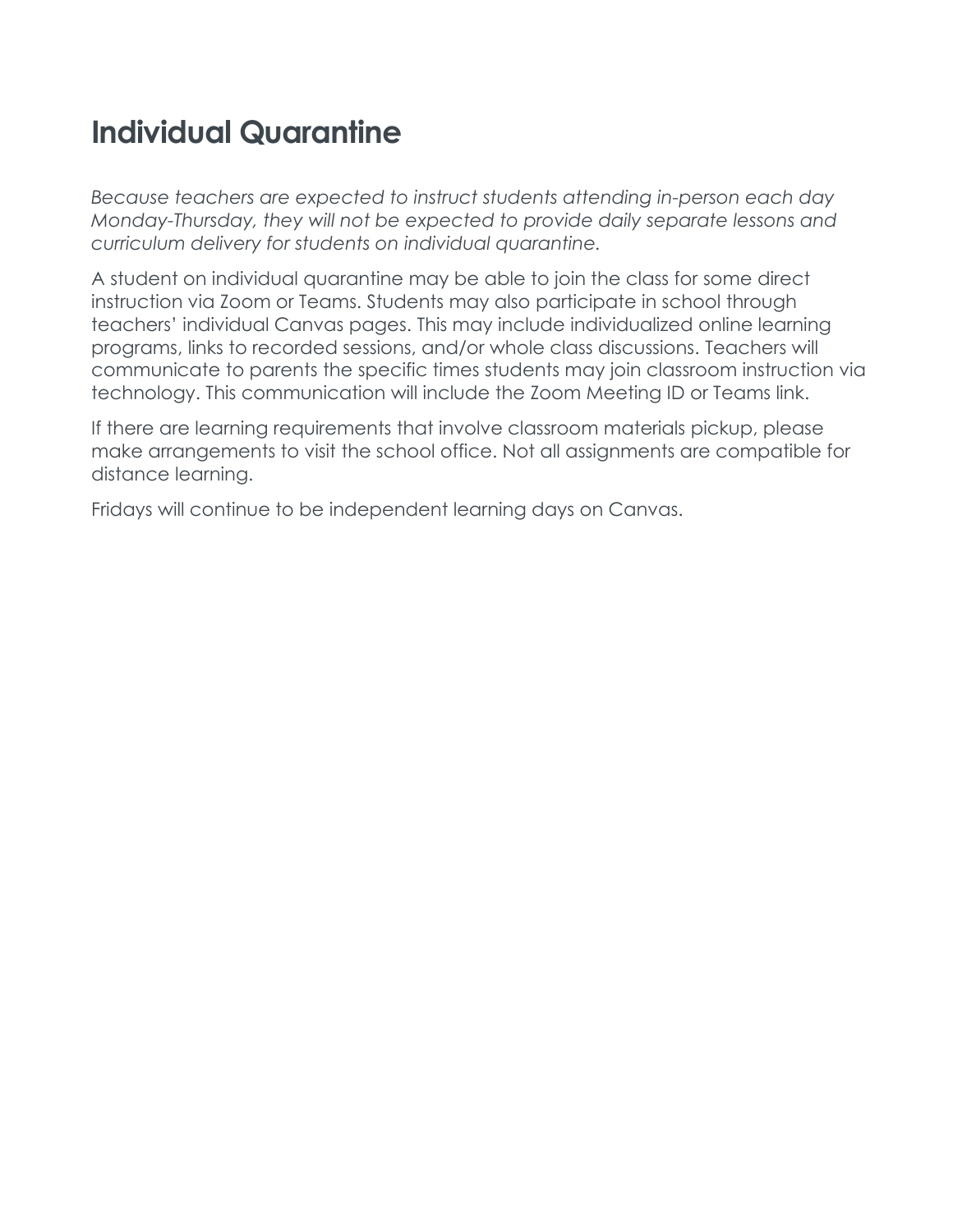## **Whole-Class Quarantine**

In the case of a school-wide closure, L.C. Reading Elementary will use the following *framework. The morning learning time on Teams/Zoom is required for students because this is where they will receive direct instruction to understand the lessons. This learning is necessary to continue grade-level progression. Independent learning time in the afternoons is highly recommended to practice skills in core areas and gain new knowledge in other areas. Fridays will continue to be independent learning days on Canvas with individual and small group sessions via technology, as guided by classroom teachers. The expectation is that all K-6 teachers will utilize Canvas. Children in 1st through 6th grades will spend approximately 120 minutes per day on Priority Skills while Kindergarten students will spend 60 minutes.*

- *K-3 Priorities will be Language Arts and Math. All other subjects and Social-Emotional Learning activities should be integrated into the Priority Skills lessons.*
- *4-6 Priorities will be Language Arts, Math, and Science. Again, all other subjects and SEL should be integrated into the priority areas.*

### **Grades 1 – 6**

### **Monday – Thursday**

| $9:00 - 11:30$ | Classes on Teams/Zoom for face-to-face instruction with<br>teachers (breaks will be given during this time).                                                                                  |
|----------------|-----------------------------------------------------------------------------------------------------------------------------------------------------------------------------------------------|
| 11:30-12:30    | Lunch break                                                                                                                                                                                   |
| $12:30 - 1:45$ | Independent Learning in Canvas - This may include ST Math,<br>Imagine Math, EduTyping and other programs and teacher-<br>directed assignments. All work should be accessed through<br>Canvas. |

### **Morning Kindergarten Classes**

### **Monday – Thursday**

| $ 9:00 - 10:00 $ | Classes on Teams/Zoom for face-to-face instruction with |
|------------------|---------------------------------------------------------|
|                  | teachers.                                               |

### **Afternoon Kindergarten Classes**

### **Monday – Thursday**

| <sup>∣</sup> 12:30-1:30 | Classes on Teams/Zoom for face-to-face instruction with |
|-------------------------|---------------------------------------------------------|
|                         | teachers.                                               |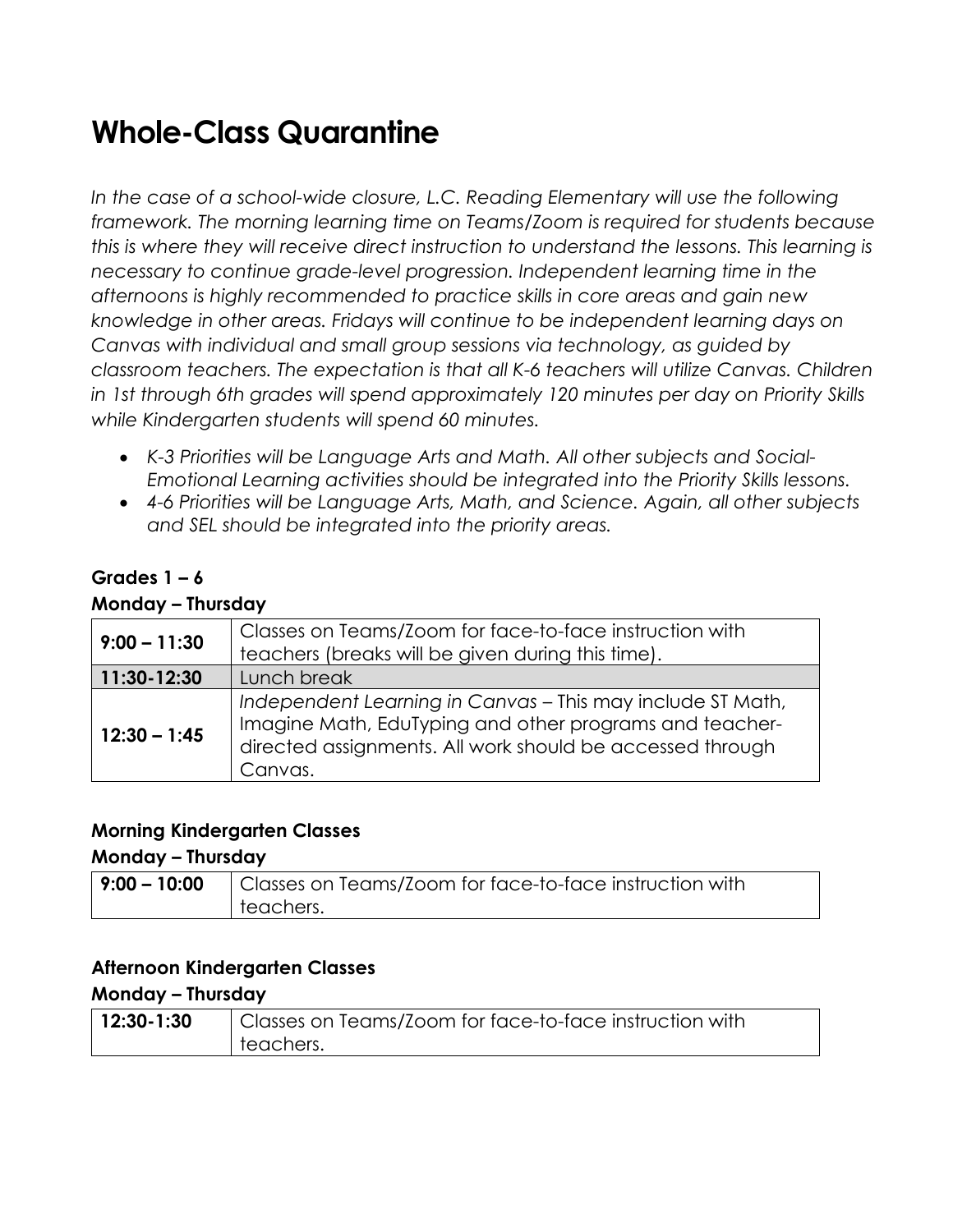# **Soft Closure or Whole-School Quarantine**

In the case of a school-wide closure, L.C. Reading Elementary will use the following *framework. The morning learning time on Teams/Zoom is required for students because this is where they will receive direct instruction to understand the lessons. This learning is necessary to continue grade-level progression. Independent learning time in the afternoons is highly recommended to practice skills in core areas and gain new knowledge in other areas. Fridays will continue to be independent learning days on Canvas with individual and small group sessions via technology, as guided by classroom teachers. The expectation is that all K-6 teachers will utilize Canvas. Children in 1st through 6th grades will spend approximately 120 minutes per day on Priority Skills while Kindergarten students will spend 60 minutes.*

- *K-3 Priorities will be Language Arts and Math. All other subjects and Social-Emotional Learning activities should be integrated into the Priority Skills lessons.*
- *4-6 Priorities will be Language Arts, Math, and Science. Again, all other subjects and SEL should be integrated into the priority areas.*

### **Grades 1 – 6**

### **Monday – Thursday**

| $9 - 11:30$     | Classes on Teams/Zoom for face-to-face instruction with    |
|-----------------|------------------------------------------------------------|
|                 | teachers (breaks will be given during this time).          |
| $11:30 - 12:30$ | Lunch break                                                |
| $12:30 - 1:45$  | Independent Learning in Canvas - This may include ST Math, |
|                 | Imagine Math or Imagine Learning, EduTyping and other      |
|                 | programs and teacher-directed assignments. All work should |
|                 | be accessed through Canvas                                 |

### **Morning Kindergarten Classes**

### **Monday – Thursday**

| $  9:00 - 10:00$ | Classes on Teams/Zoom for face-to-face instruction with |
|------------------|---------------------------------------------------------|
|                  | teachers.                                               |

### **Afternoon Kindergarten Classes**

### **Monday – Thursday**

| $12:30-1:30$ | Classes on Teams/Zoom for face-to-face instruction with |
|--------------|---------------------------------------------------------|
|              | teachers.                                               |